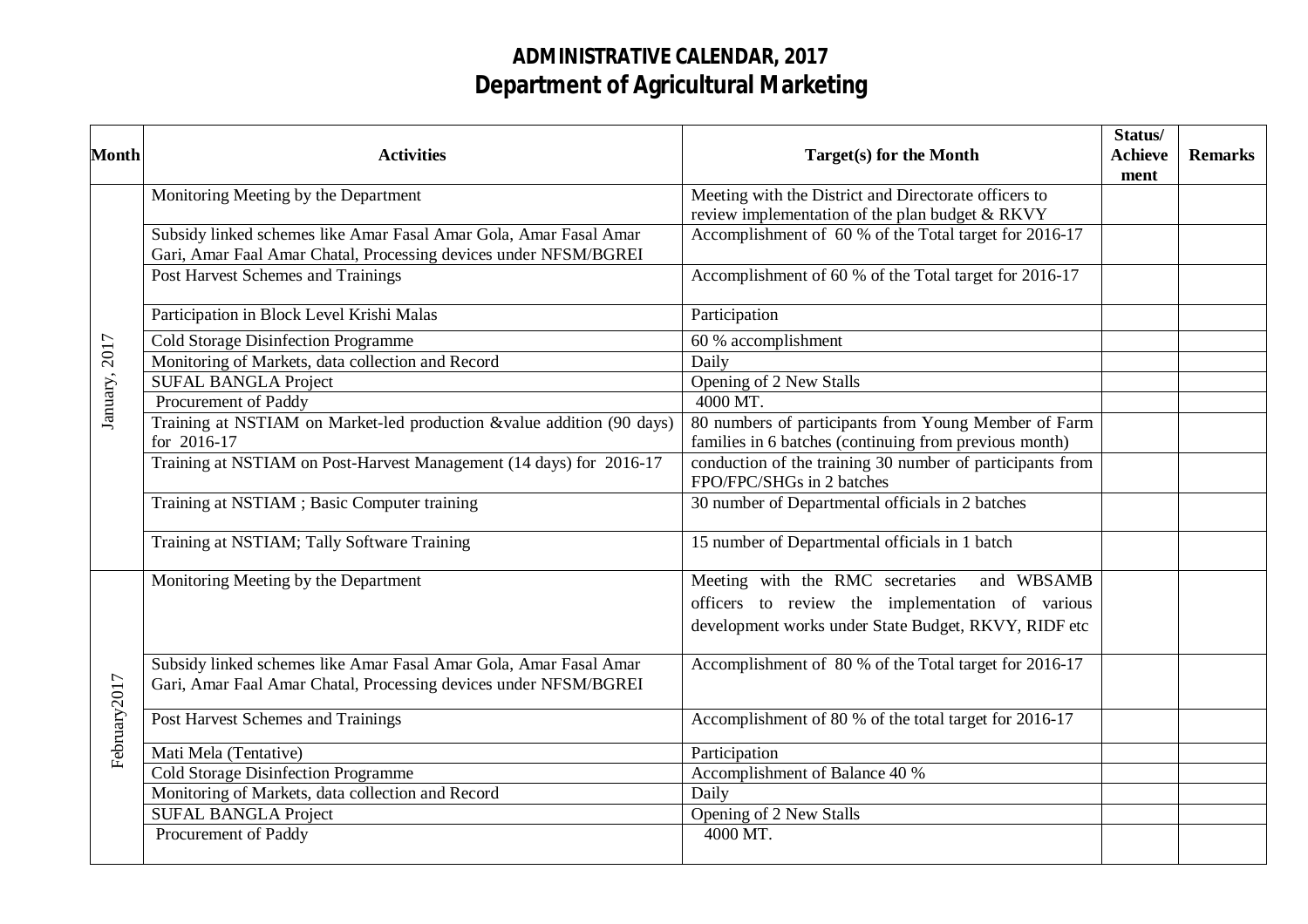|             | <b>Construction of Krishak Bazar</b>                                                                   | Completion of the following construction works:-                                           |
|-------------|--------------------------------------------------------------------------------------------------------|--------------------------------------------------------------------------------------------|
|             |                                                                                                        | 1) Alipurduar-II                                                                           |
|             |                                                                                                        | 2) P.M. Yard of erstwhile Champadanga RMC                                                  |
|             |                                                                                                        | 3) P.M. Yard of erstwhile Pandua RMC                                                       |
|             |                                                                                                        | 4) Chandrakona-I (Khirpai)                                                                 |
|             | Training at NSTIAM; Basic Computer training                                                            | 30 number of Departmental officials in 2 batches                                           |
|             | Monitoring Meeting by the Department                                                                   | Meeting with the District and Directorate officers to                                      |
|             |                                                                                                        | review implementation of the plan budget & RKVY                                            |
|             | Subsidy linked schemes like Amar Fasal Amar Gola, Amar Fasal Amar                                      | Accomplishment of 100 % of the total target for 2016-17                                    |
|             | Gari, Amar Faal Amar Chatal, Processing devices under NFSM/BGREI                                       | (Subject to approval of Finance Department)                                                |
|             | Post Harvest Schemes and Trainings                                                                     | Accomplishment of 100 % of the total target for 2016-17                                    |
|             |                                                                                                        | (Subject to approval of Finance Department)                                                |
|             | Cold Storage Disinfection Loading                                                                      | At least 80 % accomplishment                                                               |
| March, 2017 | Cold Storage License Renewal                                                                           | 78                                                                                         |
|             | Monitoring of Markets, data collection and Record                                                      | Daily                                                                                      |
|             | <b>SUFAL BANGLA Project</b>                                                                            | Opening of 2 New Stalls                                                                    |
|             | Procurement of Paddy                                                                                   | 4000 MT.                                                                                   |
|             | <b>Construction of Krishak Bazar</b>                                                                   | 1) Completion of construction of Bagnan and                                                |
|             |                                                                                                        | Kharikhamathani Krishak Bazar                                                              |
|             | Workshop with the Trained members of Young Members of Farm Family<br>groups and FPO/FPC/SHGs at NSTIAM | 2 number workshop with selected 60 trainees                                                |
|             | Training at NSTIAM on Market-led production &value addition (90 days)<br>for 2016-17                   | Completion of the Training on Market led extension being<br>continued from at January 2017 |
|             | Monitoring Meeting by the Department                                                                   | Meeting with the RMC secretaries and WBSAMB                                                |
|             |                                                                                                        | officers to review the implementation of various                                           |
|             |                                                                                                        | development works under State Budget, RKVY and RIDF                                        |
|             |                                                                                                        |                                                                                            |
|             | Subsidy linked schemes like Amar Fasal Amar Gola, Amar Fasal Amar                                      | Evaluation of execution, Submission of UC for the                                          |
|             | Gari, Amar Faal Amar Chatal, Processing devices under NFSM/BGREI                                       | previous year, Preparation and submission of schemes for<br>$.2017 - 18$                   |
| pril, 2017  | Post Harvest Schemes and Trainings                                                                     | Evaluation of execution, Submission of UC for the                                          |
|             |                                                                                                        | previous year, Preparation of schemes and submission for                                   |
| <i>द</i>    |                                                                                                        | current financial year i.e.2017-18                                                         |
|             | Estimation of stock of potato in cold storages                                                         | Accomplishment                                                                             |
|             | Monitoring of Markets, data collection and Record                                                      | Daily                                                                                      |
|             | <b>SUFAL BANGLA Project</b>                                                                            | Opening of 2 new stalls                                                                    |
|             | Procurement of Paddy                                                                                   | 4000 MT.                                                                                   |
|             | <b>Construction of Krishak Bazar</b>                                                                   | Completion of :-                                                                           |
|             |                                                                                                        | 1) P.M. Yard of erstwhile Kalna RMC                                                        |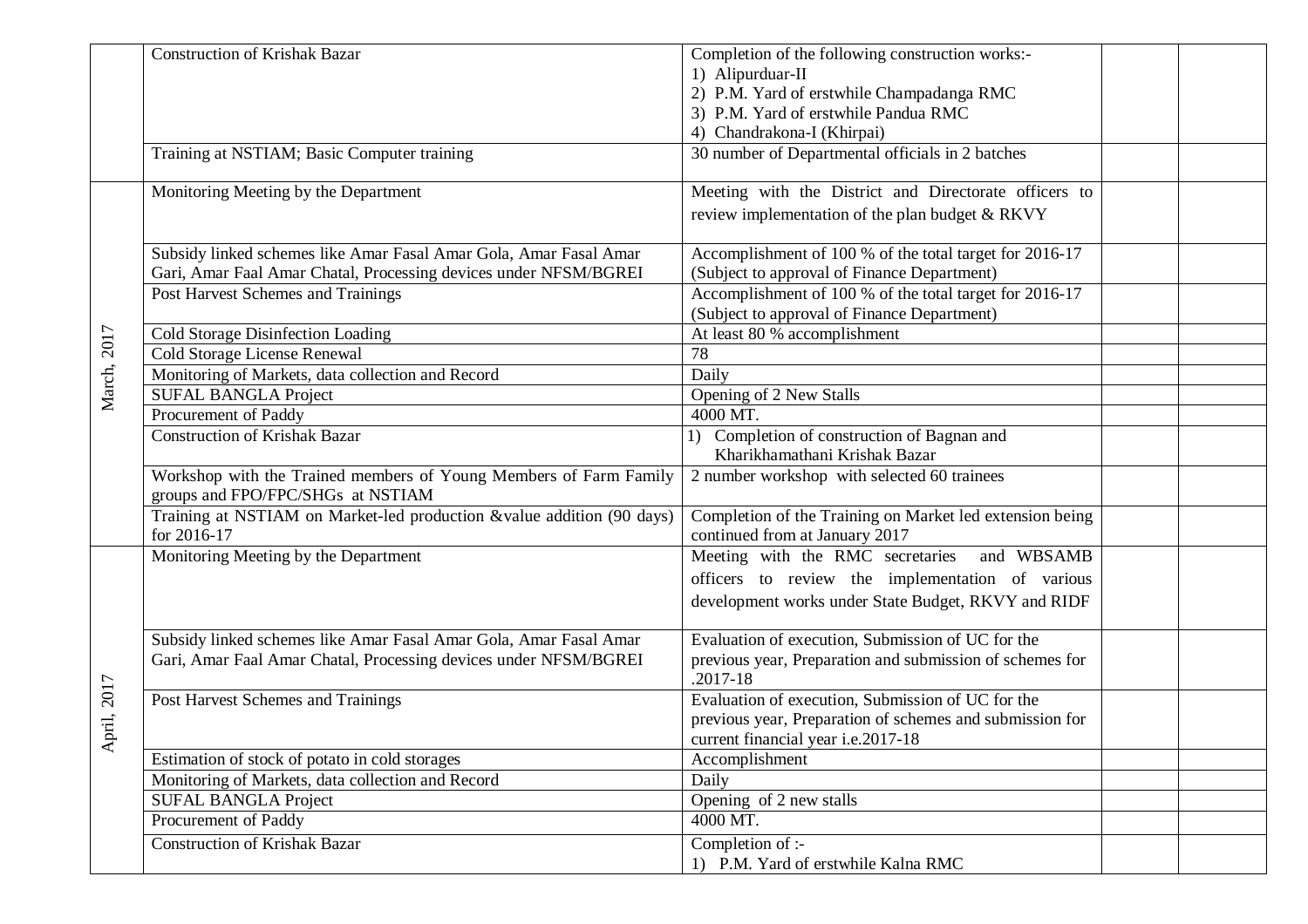|           |                                                                        | 2)<br>Polba                                              |  |
|-----------|------------------------------------------------------------------------|----------------------------------------------------------|--|
|           |                                                                        | P.M Yard of erstwhile Sheoraphuli RMC                    |  |
|           |                                                                        | 4) P.M. Yard of erstwhile Samsi RMC                      |  |
|           |                                                                        | 5) P.M. Yard of erstwhile Ghatal RMC                     |  |
|           | Development works                                                      | Completion of Construction of PM Yard of Jangirpur       |  |
|           |                                                                        | Sub-Division at Omarpur More                             |  |
|           | Training at NSTIAM on Market-led production & value addition (90 days) | Selection of Blocks for trainees                         |  |
|           | for 2017-18                                                            | Selection of Training Provider                           |  |
|           |                                                                        |                                                          |  |
|           | Monitoring Meeting by the Department                                   | Meeting with the District and Directorate officers to    |  |
|           |                                                                        | review implementation of the plan budget & RKVY          |  |
|           |                                                                        |                                                          |  |
|           | Subsidy linked schemes like Amar Fasal Amar Gola, Amar Fasal Amar      | Receiving of Applications, Scrutinising and Selection of |  |
|           | Gari, Amar Faal Amar Chatal, Processing devices under NFSM/BGREI       | beneficiaries for current financial year i.e.2017-18     |  |
|           | Post Harvest Schemes and Trainings                                     | Receiving of Applications, Scrutinising and Selection of |  |
|           |                                                                        | beneficiaries for current financial year i.e.2017-18     |  |
|           | Monitoring of Markets, data collection and Record                      | Daily                                                    |  |
|           | <b>SUFAL BANGLA Project</b>                                            | Opening of 2 new Stalls                                  |  |
| May, 2017 | Procurement of Paddy                                                   | 3000 MT.                                                 |  |
|           | <b>Construction of Krishak Bazar</b>                                   | Completion of 1) Onda2) P.M. Yard of erstwhile Katwa     |  |
|           |                                                                        | RMC and Binpur-I                                         |  |
|           | Construction of prefabricated Godown                                   | Completion of Construction of Salboni Feed Plant,        |  |
|           |                                                                        | Salboni, Paschim Medinipur                               |  |
|           | Training at NSTIAM on Market-led production & value addition (90 days) | <b>Selection of Trainees</b>                             |  |
|           | for $2017-18(1st Phase)$                                               | Pre-training interactions with trainees at block         |  |
|           |                                                                        |                                                          |  |
|           | Training of NSTIAM on post-harvest management (for 14 days)            | Selection of Blocks for trainees                         |  |
|           |                                                                        | Selection of Block-Coordinating officers                 |  |
|           | Monitoring Meeting by the Department                                   | Meeting with the RMC secretaries and WBSAMB              |  |
|           |                                                                        | officers to review the implementation of various         |  |
|           |                                                                        | development works under State Budget, RKVY and RIDF      |  |
|           |                                                                        |                                                          |  |
|           | Subsidy linked schemes like Amar Fasal Amar Gola, Amar Fasal Amar      | Commencement of Execution for current financial year     |  |
| 2017      | Gari, Amar Faal Amar Chatal, Processing devices under NFSM/BGREI       | i.e.2017-18                                              |  |
|           | Post Harvest Schemes and Trainings                                     | Commencement of Execution for current financial year     |  |
| June,     |                                                                        | i.e.2017-18                                              |  |
|           | Cold Storage License Renewal                                           | 97                                                       |  |
|           | Monitoring of Markets, data collection and Record                      | Daily                                                    |  |
|           | <b>SUFAL BANGLA Project</b>                                            | Opening of 2 new Stalls                                  |  |
|           | Procurement of Paddy                                                   | 3000 MT.                                                 |  |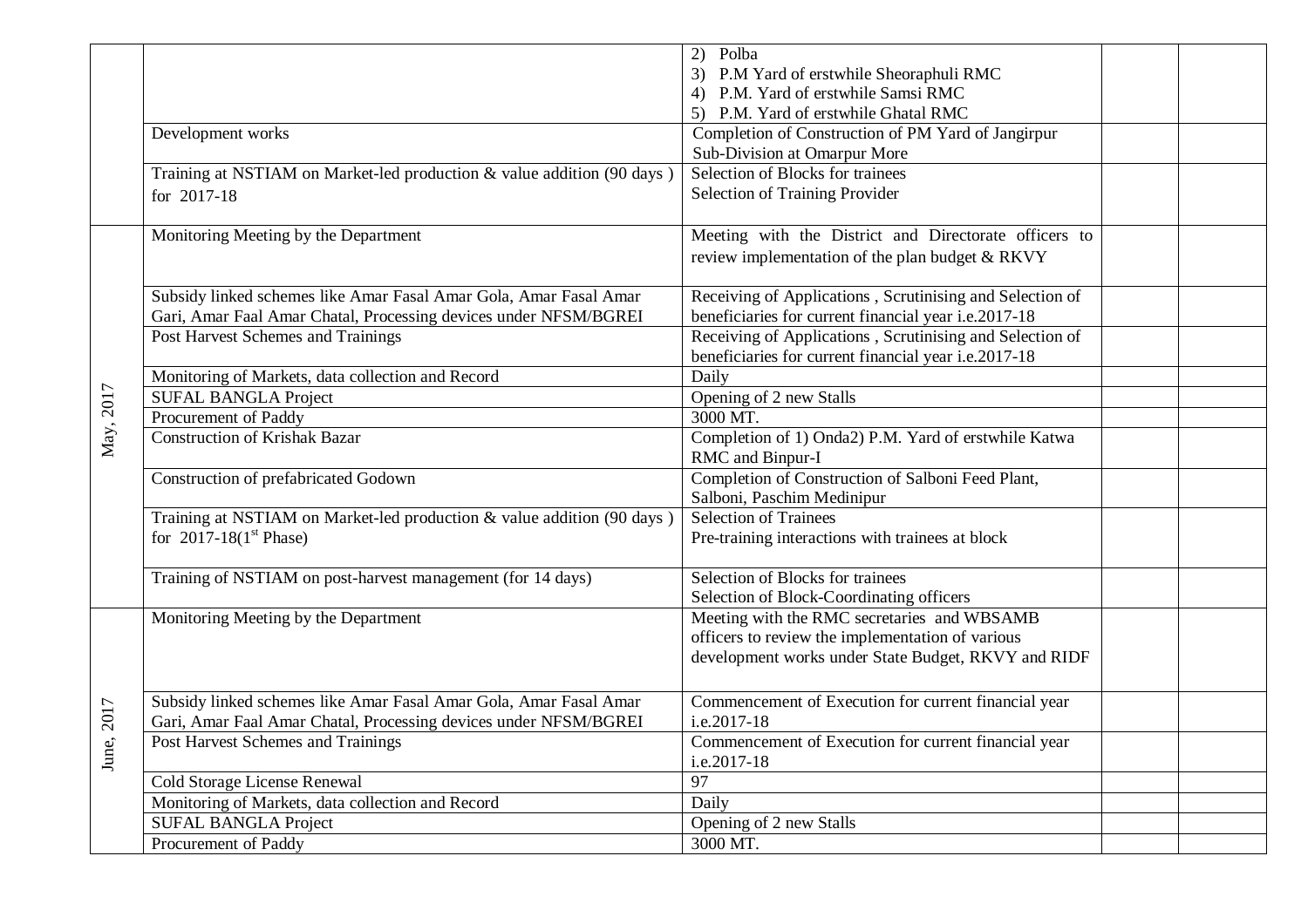|                 | Training of NSTIAM on post-harvest management (for 14 days)            | <b>Selection of Trainees</b>                                         |  |
|-----------------|------------------------------------------------------------------------|----------------------------------------------------------------------|--|
|                 |                                                                        |                                                                      |  |
|                 |                                                                        |                                                                      |  |
|                 | Monitoring Meeting by the Department                                   | Meeting with the District and Directorate officers to                |  |
|                 |                                                                        |                                                                      |  |
|                 |                                                                        | review implementation of the plan budget & RKVY                      |  |
|                 | Release from State Core Plan                                           | 33% of the budget provision (Subject to approval of                  |  |
| July, 2017      |                                                                        | <b>Finance Department</b> )                                          |  |
|                 | Monitoring of Markets, data collection and Record                      | Daily                                                                |  |
|                 |                                                                        |                                                                      |  |
|                 | <b>SUFAL BANGLA Project</b>                                            | Opening of 2 new Stalls                                              |  |
|                 | Procurement of Paddy                                                   | 3000 MT.                                                             |  |
|                 | <b>Construction of Krishak Bazar</b>                                   | 1) Shyampur-II                                                       |  |
|                 |                                                                        | 2) P.M. Yard of erstwhile Tamluk RMC                                 |  |
|                 | Training at NSTIAM on Market-led production & value addition (90 days) | Commencement of the Training for 80 numbers of                       |  |
|                 | for 2017-18 $(1st Phase)$                                              | participants from Young Member of Farm families in 6                 |  |
|                 |                                                                        | batches in 2017-18                                                   |  |
|                 | Training of NSTIAM on post-harvest management (for 14 days) in 2017-18 | Conduction of 1 <sup>st</sup> Training of 30 numbers of participants |  |
|                 |                                                                        | from selected FPO/FIGs in 2 batches in 2017-18                       |  |
|                 | Monitoring Meeting by the Department                                   | Meeting with the RMC secretaries and WBSAMB                          |  |
|                 |                                                                        | officers to review the implementation of various                     |  |
|                 |                                                                        | development works under State Budget, RKVY and RIDF                  |  |
| August, 2017    |                                                                        |                                                                      |  |
|                 | Monitoring of Markets, data collection and Record                      | Daily                                                                |  |
|                 | <b>SUFAL BANGLA Project</b>                                            | Opening of 2 new Stalls                                              |  |
|                 | Procurement of Paddy                                                   | 3000 MT.                                                             |  |
|                 | <b>Construction of Krishak Bazar</b>                                   | Gosaba                                                               |  |
|                 | Training at NSTIAM on Post Harvest Management. (for 14 days) in 2017-  | Conduction of $2nd$ Training of 30 numbers of participants           |  |
|                 | 18                                                                     | from selected FPO/FIGs in 2 batches in 2017-18                       |  |
|                 | Monitoring Meeting by the Department                                   | Meeting with the District and Directorate officers to                |  |
|                 |                                                                        | review implementation of the plan budget & RKVY                      |  |
|                 |                                                                        |                                                                      |  |
| September, 2017 | <b>Cold Storage License Renewal</b>                                    | 77                                                                   |  |
|                 |                                                                        |                                                                      |  |
|                 |                                                                        |                                                                      |  |
|                 | Monitoring of Markets, data collection and Record                      | Daily                                                                |  |
|                 | <b>SUFAL BANGLA Project</b>                                            | Opening of new Stalls                                                |  |
|                 | Procurement of Paddy                                                   | 2000 MT.                                                             |  |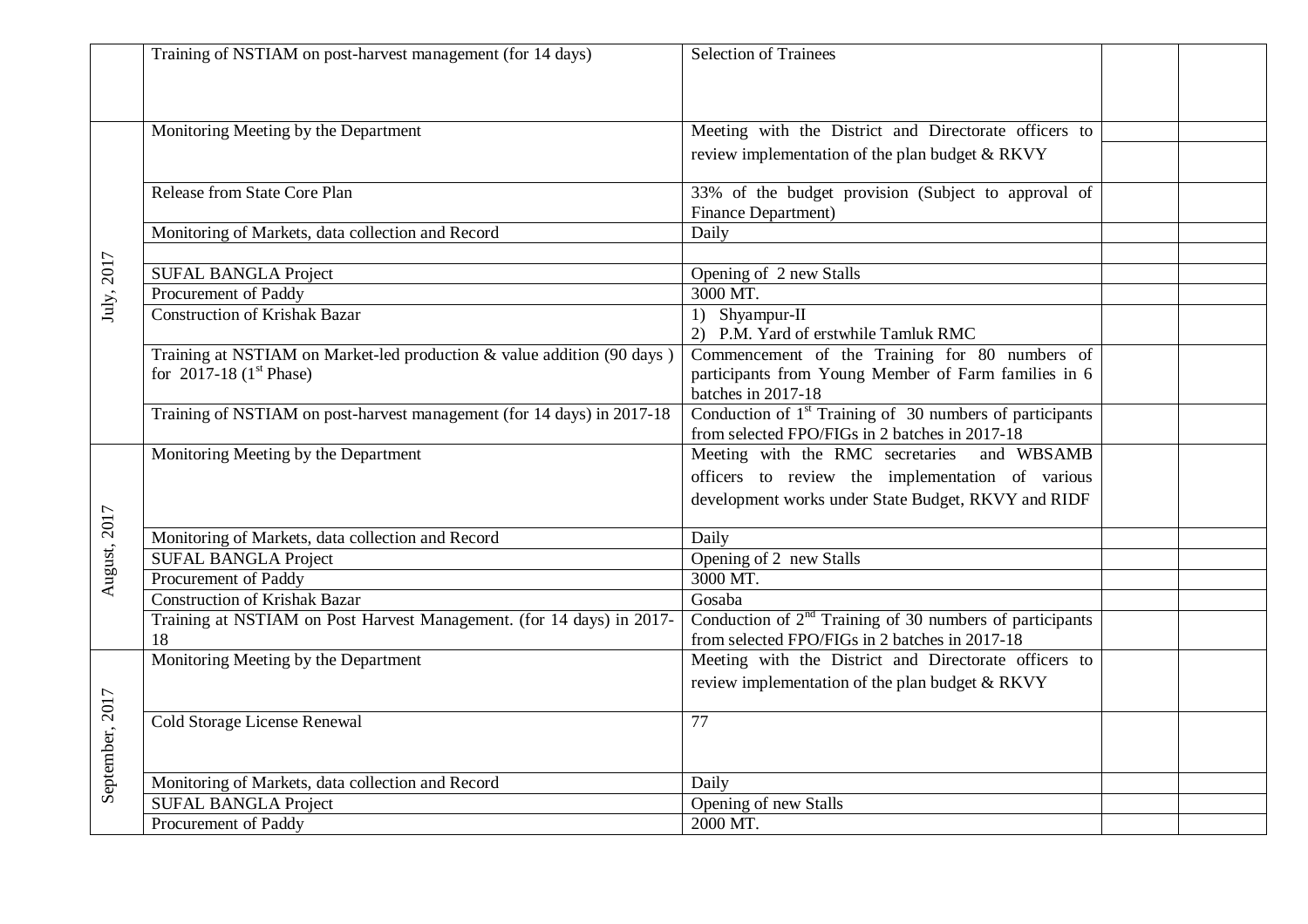| Training at NSTIAM on Market-led production & value addition (90 days)                                 | Selection of Blocks for trainees                                                                                                                                                                                                                                                                                                                                                                                                                                                                                                                                                               |                                                                                                                                                                                                                                                                                                                                                                                                                                                                                                    |
|--------------------------------------------------------------------------------------------------------|------------------------------------------------------------------------------------------------------------------------------------------------------------------------------------------------------------------------------------------------------------------------------------------------------------------------------------------------------------------------------------------------------------------------------------------------------------------------------------------------------------------------------------------------------------------------------------------------|----------------------------------------------------------------------------------------------------------------------------------------------------------------------------------------------------------------------------------------------------------------------------------------------------------------------------------------------------------------------------------------------------------------------------------------------------------------------------------------------------|
| for 2017-18( $2^{nd}$ Phase)                                                                           | <b>Selection of Trainees</b>                                                                                                                                                                                                                                                                                                                                                                                                                                                                                                                                                                   |                                                                                                                                                                                                                                                                                                                                                                                                                                                                                                    |
|                                                                                                        |                                                                                                                                                                                                                                                                                                                                                                                                                                                                                                                                                                                                |                                                                                                                                                                                                                                                                                                                                                                                                                                                                                                    |
| Monitoring Meeting by the Department                                                                   | Meeting with the RMC secretaries and WBSAMB                                                                                                                                                                                                                                                                                                                                                                                                                                                                                                                                                    |                                                                                                                                                                                                                                                                                                                                                                                                                                                                                                    |
|                                                                                                        | officers to review the implementation of various                                                                                                                                                                                                                                                                                                                                                                                                                                                                                                                                               |                                                                                                                                                                                                                                                                                                                                                                                                                                                                                                    |
|                                                                                                        | development works under State Budget, RKVY and RIDF                                                                                                                                                                                                                                                                                                                                                                                                                                                                                                                                            |                                                                                                                                                                                                                                                                                                                                                                                                                                                                                                    |
| Subsidy linked schemes like Amar Fasal Amar Gola, Amar Fasal Amar                                      | 50% accomplishment for the targets for 2017-18                                                                                                                                                                                                                                                                                                                                                                                                                                                                                                                                                 |                                                                                                                                                                                                                                                                                                                                                                                                                                                                                                    |
|                                                                                                        |                                                                                                                                                                                                                                                                                                                                                                                                                                                                                                                                                                                                |                                                                                                                                                                                                                                                                                                                                                                                                                                                                                                    |
|                                                                                                        |                                                                                                                                                                                                                                                                                                                                                                                                                                                                                                                                                                                                |                                                                                                                                                                                                                                                                                                                                                                                                                                                                                                    |
|                                                                                                        |                                                                                                                                                                                                                                                                                                                                                                                                                                                                                                                                                                                                |                                                                                                                                                                                                                                                                                                                                                                                                                                                                                                    |
|                                                                                                        |                                                                                                                                                                                                                                                                                                                                                                                                                                                                                                                                                                                                |                                                                                                                                                                                                                                                                                                                                                                                                                                                                                                    |
|                                                                                                        | Scheme.                                                                                                                                                                                                                                                                                                                                                                                                                                                                                                                                                                                        |                                                                                                                                                                                                                                                                                                                                                                                                                                                                                                    |
| Construction of Agricultural Market along with Water Supply arrangement                                |                                                                                                                                                                                                                                                                                                                                                                                                                                                                                                                                                                                                |                                                                                                                                                                                                                                                                                                                                                                                                                                                                                                    |
| with Pump                                                                                              | Hat, Kalna-I Panchayat Samity                                                                                                                                                                                                                                                                                                                                                                                                                                                                                                                                                                  |                                                                                                                                                                                                                                                                                                                                                                                                                                                                                                    |
| Training at NSTIAM on Market-led production & value addition (90 days)<br>for 2017-18( $2^{nd}$ Phase) | Pre-training interactions with trainees at block                                                                                                                                                                                                                                                                                                                                                                                                                                                                                                                                               |                                                                                                                                                                                                                                                                                                                                                                                                                                                                                                    |
| Monitoring Meeting by the Department                                                                   | Meeting with the District and Directorate officers to                                                                                                                                                                                                                                                                                                                                                                                                                                                                                                                                          |                                                                                                                                                                                                                                                                                                                                                                                                                                                                                                    |
|                                                                                                        | review implementation of the plan budget & RKVY                                                                                                                                                                                                                                                                                                                                                                                                                                                                                                                                                |                                                                                                                                                                                                                                                                                                                                                                                                                                                                                                    |
|                                                                                                        | Daily                                                                                                                                                                                                                                                                                                                                                                                                                                                                                                                                                                                          |                                                                                                                                                                                                                                                                                                                                                                                                                                                                                                    |
|                                                                                                        |                                                                                                                                                                                                                                                                                                                                                                                                                                                                                                                                                                                                |                                                                                                                                                                                                                                                                                                                                                                                                                                                                                                    |
|                                                                                                        |                                                                                                                                                                                                                                                                                                                                                                                                                                                                                                                                                                                                |                                                                                                                                                                                                                                                                                                                                                                                                                                                                                                    |
| 2) Participation in IITF at Pragati Maidan, New Delhi for promotion and                                | 2) Participation in IITF will be accomplished subject to                                                                                                                                                                                                                                                                                                                                                                                                                                                                                                                                       |                                                                                                                                                                                                                                                                                                                                                                                                                                                                                                    |
| sale of aromatic rice along with processed food products of Directorate of                             | approval of the State Govt                                                                                                                                                                                                                                                                                                                                                                                                                                                                                                                                                                     |                                                                                                                                                                                                                                                                                                                                                                                                                                                                                                    |
| Agricultural Marketing.                                                                                |                                                                                                                                                                                                                                                                                                                                                                                                                                                                                                                                                                                                |                                                                                                                                                                                                                                                                                                                                                                                                                                                                                                    |
|                                                                                                        | Dava-I Sub Market Yard under Purulia Zilla RMC                                                                                                                                                                                                                                                                                                                                                                                                                                                                                                                                                 |                                                                                                                                                                                                                                                                                                                                                                                                                                                                                                    |
| Training at NSTIAM on Market-led production & value addition (90 days)                                 | Commencement of the Training for 80 numbers of                                                                                                                                                                                                                                                                                                                                                                                                                                                                                                                                                 |                                                                                                                                                                                                                                                                                                                                                                                                                                                                                                    |
|                                                                                                        |                                                                                                                                                                                                                                                                                                                                                                                                                                                                                                                                                                                                |                                                                                                                                                                                                                                                                                                                                                                                                                                                                                                    |
|                                                                                                        | batches                                                                                                                                                                                                                                                                                                                                                                                                                                                                                                                                                                                        |                                                                                                                                                                                                                                                                                                                                                                                                                                                                                                    |
|                                                                                                        |                                                                                                                                                                                                                                                                                                                                                                                                                                                                                                                                                                                                |                                                                                                                                                                                                                                                                                                                                                                                                                                                                                                    |
|                                                                                                        |                                                                                                                                                                                                                                                                                                                                                                                                                                                                                                                                                                                                |                                                                                                                                                                                                                                                                                                                                                                                                                                                                                                    |
|                                                                                                        |                                                                                                                                                                                                                                                                                                                                                                                                                                                                                                                                                                                                |                                                                                                                                                                                                                                                                                                                                                                                                                                                                                                    |
|                                                                                                        | officers to review the implementation of various                                                                                                                                                                                                                                                                                                                                                                                                                                                                                                                                               |                                                                                                                                                                                                                                                                                                                                                                                                                                                                                                    |
|                                                                                                        | development works under State Budget, RKVY and RIDF                                                                                                                                                                                                                                                                                                                                                                                                                                                                                                                                            |                                                                                                                                                                                                                                                                                                                                                                                                                                                                                                    |
|                                                                                                        |                                                                                                                                                                                                                                                                                                                                                                                                                                                                                                                                                                                                |                                                                                                                                                                                                                                                                                                                                                                                                                                                                                                    |
| Release from State Core Plan                                                                           | 75 % of the budget provision (Subject to approval of                                                                                                                                                                                                                                                                                                                                                                                                                                                                                                                                           |                                                                                                                                                                                                                                                                                                                                                                                                                                                                                                    |
|                                                                                                        | Gari, Amar Faal Amar Chatal, Processing devices under NFSM/BGREI<br>Post Harvest Schemes and Trainings<br>Monitoring of Markets, data collection and Record<br><b>SUFAL BANGLA Project</b><br>Implementation of RKVY Scheme by PBAMCL<br>Monitoring of Markets, data collection and Record<br><b>SUFAL BANGLA Project</b><br>1) Research and extension of Aromatic Rice Project jointly with BCKV.<br>Completion of 6 nos. of Development works<br>for 2017-18( $2^{nd}$ Phase)<br>NSTIAM Training on Post Harvest Management (for 14 days) in 2017-18<br>Monitoring Meeting by the Department | 50% accomplishment for the targets for 2017-18<br>Daily<br>Opening of 2 New Stalls<br>Monitoring meeting with officials of BCKV on RKVY<br>First Floor of existing Vegetable Market in Dhatrigram<br>Opening of 2 new Stalls<br>1) Meeting with FPOs and concerned officials of BCKV.<br>participants from Young Member of Farm families in 6<br>Conduction of $3rd$ training for 30 numbers of participants<br>from selected FPC/FIGs in 2 batches<br>Meeting with the RMC secretaries and WBSAMB |